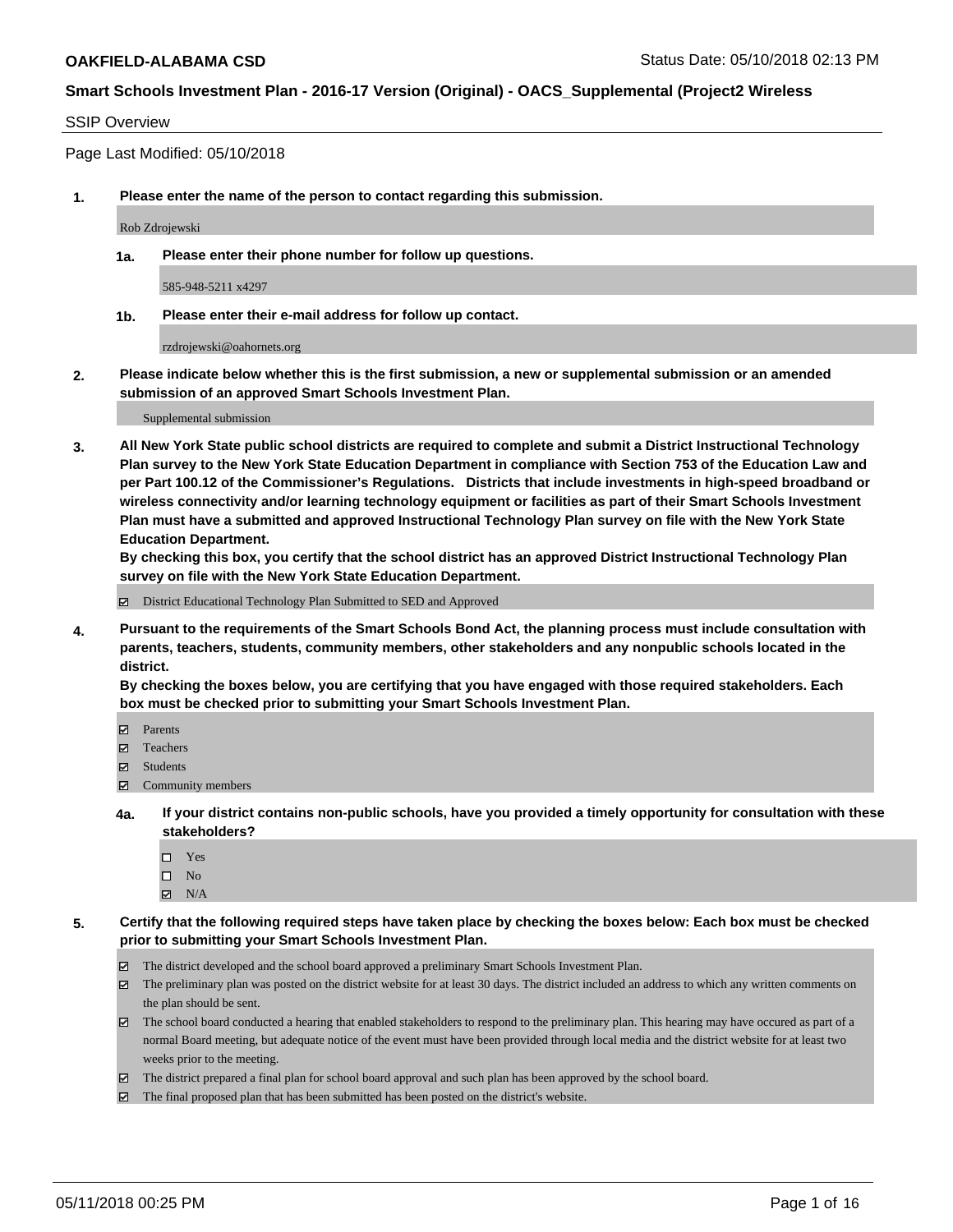#### SSIP Overview

Page Last Modified: 05/10/2018

**5a. Please upload the proposed Smart Schools Investment Plan (SSIP) that was posted on the district's website, along with any supporting materials. Note that this should be different than your recently submitted Educational Technology Survey. The Final SSIP, as approved by the School Board, should also be posted on the website and remain there during the course of the projects contained therein.**

Smart Schools Investment Plan 2 (Wireless Networking).pdf

**5b. Enter the webpage address where the final Smart Schools Investment Plan is posted. The Plan should remain posted for the life of the included projects.**

http://www.oahornets.org/district.cfm?subpage=646713

**6. Please enter an estimate of the total number of students and staff that will benefit from this Smart Schools Investment Plan based on the cumulative projects submitted to date.**

900

**7. An LEA/School District may partner with one or more other LEA/School Districts to form a consortium to pool Smart Schools Bond Act funds for a project that meets all other Smart School Bond Act requirements. Each school district participating in the consortium will need to file an approved Smart Schools Investment Plan for the project and submit a signed Memorandum of Understanding that sets forth the details of the consortium including the roles of each respective district.**

 $\Box$  The district plans to participate in a consortium to partner with other school district(s) to implement a Smart Schools project.

**8. Please enter the name and 6-digit SED Code for each LEA/School District participating in the Consortium.**

| <b>Partner LEA/District</b> | <b>ISED BEDS Code</b> |
|-----------------------------|-----------------------|
| (No Response)               | (No Response)         |

#### **9. Please upload a signed Memorandum of Understanding with all of the participating Consortium partners.**

(No Response)

**10. Your district's Smart Schools Bond Act Allocation is:**

\$1,147,390

**11.** Enter the budget sub-allocations by category that you are submitting for approval at this time. If you are not budgeting SSBA funds for a category, please enter 0 (zero.) If the value entered is \$0, you will not be required to complete that survey question.

|                                       | Sub-<br><b>Allocations</b> |
|---------------------------------------|----------------------------|
| School Connectivity                   | 118,750                    |
| Connectivity Projects for Communities | l 0                        |
| Classroom Technology                  | $\overline{0}$             |
| Pre-Kindergarten Classrooms           | $\overline{0}$             |
| Replace Transportable Classrooms      | $\Omega$                   |
| High-Tech Security Features           | $\overline{0}$             |
| Totals:                               | 118,750                    |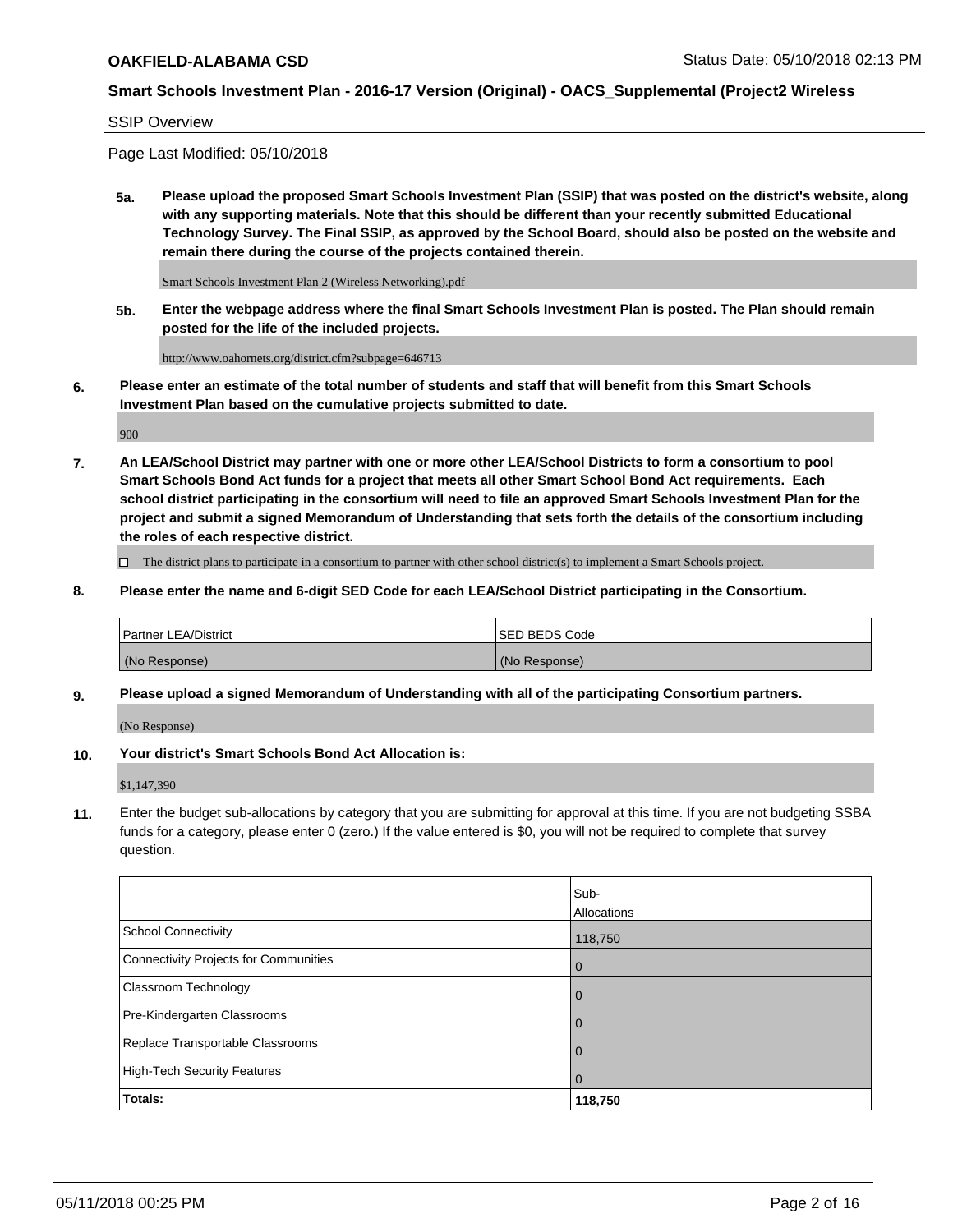### School Connectivity

Page Last Modified: 05/10/2018

- **1. In order for students and faculty to receive the maximum benefit from the technology made available under the Smart Schools Bond Act, their school buildings must possess sufficient connectivity infrastructure to ensure that devices can be used during the school day. Smart Schools Investment Plans must demonstrate that:**
	- **• sufficient infrastructure that meets the Federal Communications Commission's 100 Mbps per 1,000 students standard currently exists in the buildings where new devices will be deployed, or**
	- **• is a planned use of a portion of Smart Schools Bond Act funds, or**
	- **• is under development through another funding source.**

**Smart Schools Bond Act funds used for technology infrastructure or classroom technology investments must increase the number of school buildings that meet or exceed the minimum speed standard of 100 Mbps per 1,000 students and staff within 12 months. This standard may be met on either a contracted 24/7 firm service or a "burstable" capability. If the standard is met under the burstable criteria, it must be:**

**1. Specifically codified in a service contract with a provider, and**

**2. Guaranteed to be available to all students and devices as needed, particularly during periods of high demand, such as computer-based testing (CBT) periods.**

### **Please describe how your district already meets or is planning to meet this standard within 12 months of plan submission.**

As submitted in the 2016 NYSED Technology Survey, our current capacity meets the minimum requirement, as verified by our regional BOCES office (EduTech, Wayne Fingerlakes BOCES). According to the data they provided, we have 200 Mbps per 1,000 students. Our enrollment is 1,040 users (includes all students and staff).

- **1a. If a district believes that it will be impossible to meet this standard within 12 months, it may apply for a waiver of this requirement, as described on the Smart Schools website. The waiver must be filed and approved by SED prior to submitting this survey.**
	- By checking this box, you are certifying that the school district has an approved waiver of this requirement on file with the New York State Education Department.
- **2.** Connectivity Speed Calculator **(Required)**

|                  | l Number of<br><b>Students</b> | Multiply by<br>100 Kbps | Divide by 1000 Current Speed<br>to Convert to<br>Required<br>l Speed in Mb | l in Mb | <b>Expected</b><br>Speed to be<br>Attained Within Required<br>12 Months | Expected Date<br>When<br>Speed Will be<br><b>Met</b> |
|------------------|--------------------------------|-------------------------|----------------------------------------------------------------------------|---------|-------------------------------------------------------------------------|------------------------------------------------------|
| Calculated Speed | 712                            | 71.200                  | 71.2                                                                       | 200     | 200                                                                     | <b>Currently Met</b>                                 |

### **3. Describe how you intend to use Smart Schools Bond Act funds for high-speed broadband and/or wireless connectivity projects in school buildings.**

We plan to replace our existing (120) wireless-N access points that are currently located within each classroom and common areas. We will be replacing with updated cloud-managed wireless AC-Wave2 access points from Cisco/Meraki. This will permit us to configure and manage the network via a cloud-based controller when we are on campus and offsite. Currently we do not have such control over managing our wireless access points, and are experiencing wifi dropoffs due to the older wireless-N technology.

**4. Describe the linkage between the district's District Instructional Technology Plan and the proposed projects. (There should be a link between your response to this question and your response to Question 1 in Part E. Curriculum and Instruction "What are the district's plans to use digital connectivity and technology to improve teaching and learning?)**

The success of any 1:1 program depends on the quality of the wifi infrastructure in place. Since our goals are to have reliable wireless internet access in all instructional spaces on campus, it is essential that we have access points capable of handling a high volume of concurrent users. As our students move about, the handoff of wireless signals must take place seamlessly, which these Cisco/Meraki access points will do automatically.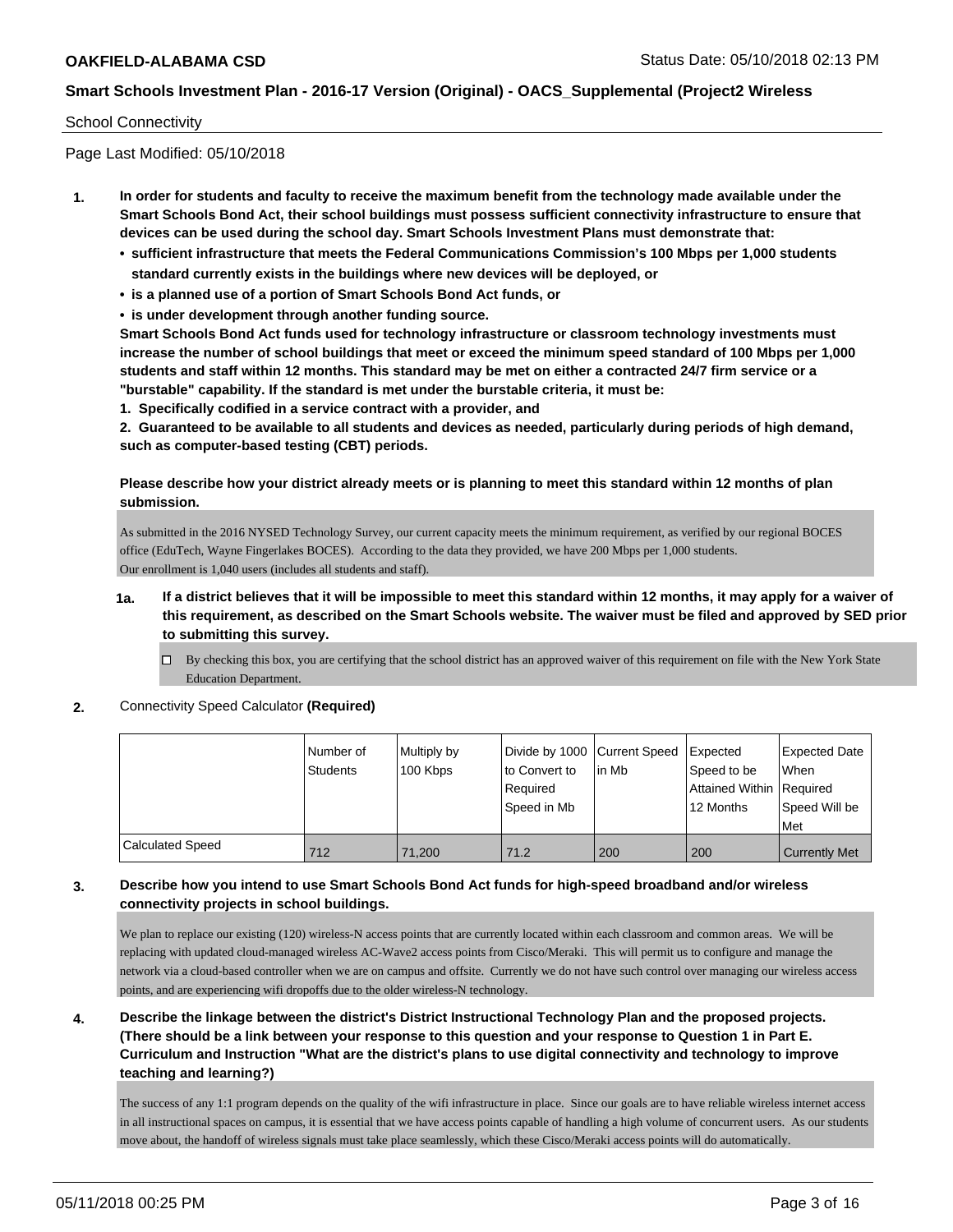#### School Connectivity

Page Last Modified: 05/10/2018

**5. If the district wishes to have students and staff access the Internet from wireless devices within the school building, or in close proximity to it, it must first ensure that it has a robust Wi-Fi network in place that has sufficient bandwidth to meet user demand.**

#### **Please describe how you have quantified this demand and how you plan to meet this demand.**

Our existing wireless-N access points are being used at almost full capacity, which has prompted us to look at updated wireless AC Wave-2 technology that is capable of holding more simultaneous clients and travel farther distances. In essence, the need to update to a more modern wifi standard occurred due to the successful adoption of digital learning taking place within our buildings. Our "bottleneck" is not our connection to the outside world (WAN) as evidenced by our monitor graphs that indicate we are on average consuming about 70-80 mbps of our 200 mbps connection. The (120) replacement access points will alleviate such LAN issues, and provide us with more control over configurations.

**6. As indicated on Page 5 of the guidance, the Office of Facilities Planning will have to conduct a preliminary review of all capital projects, including connectivity projects.**

**Please indicate on a separate row each project number given to you by the Office of Facilities Planning.**

| Project Number  |  |
|-----------------|--|
| 181101047999BA2 |  |

**7. Certain high-tech security and connectivity infrastructure projects may be eligible for an expedited review process as determined by the Office of Facilities Planning.**

#### **Was your project deemed eligible for streamlined review?**

Yes

- **7a. Districts that choose the Streamlined Review Process will be required to certify that they have reviewed all installations with their licensed architect or engineer of record and provide that person's name and license number. The licensed professional must review the products and proposed method of installation prior to implementation and review the work during and after completion in order to affirm that the work was codecompliant, if requested.**
	- I certify that I have reviewed all installations with a licensed architect or engineer of record.
- **8. Include the name and license number of the architect or engineer of record.**

| <b>Name</b>       | License Number |
|-------------------|----------------|
| Jason A. Benfante | 38542          |

**9.** If you are submitting an allocation for **School Connectivity** complete this table. **Note that the calculated Total at the bottom of the table must equal the Total allocation for this category that you entered in the SSIP Overview overall budget.** 

|                                            | Sub-<br>Allocation |
|--------------------------------------------|--------------------|
| Network/Access Costs                       | 118,750            |
| <b>Outside Plant Costs</b>                 | (No Response)      |
| School Internal Connections and Components | (No Response)      |
| <b>Professional Services</b>               | (No Response)      |
| Testing                                    | (No Response)      |
| <b>Other Upfront Costs</b>                 |                    |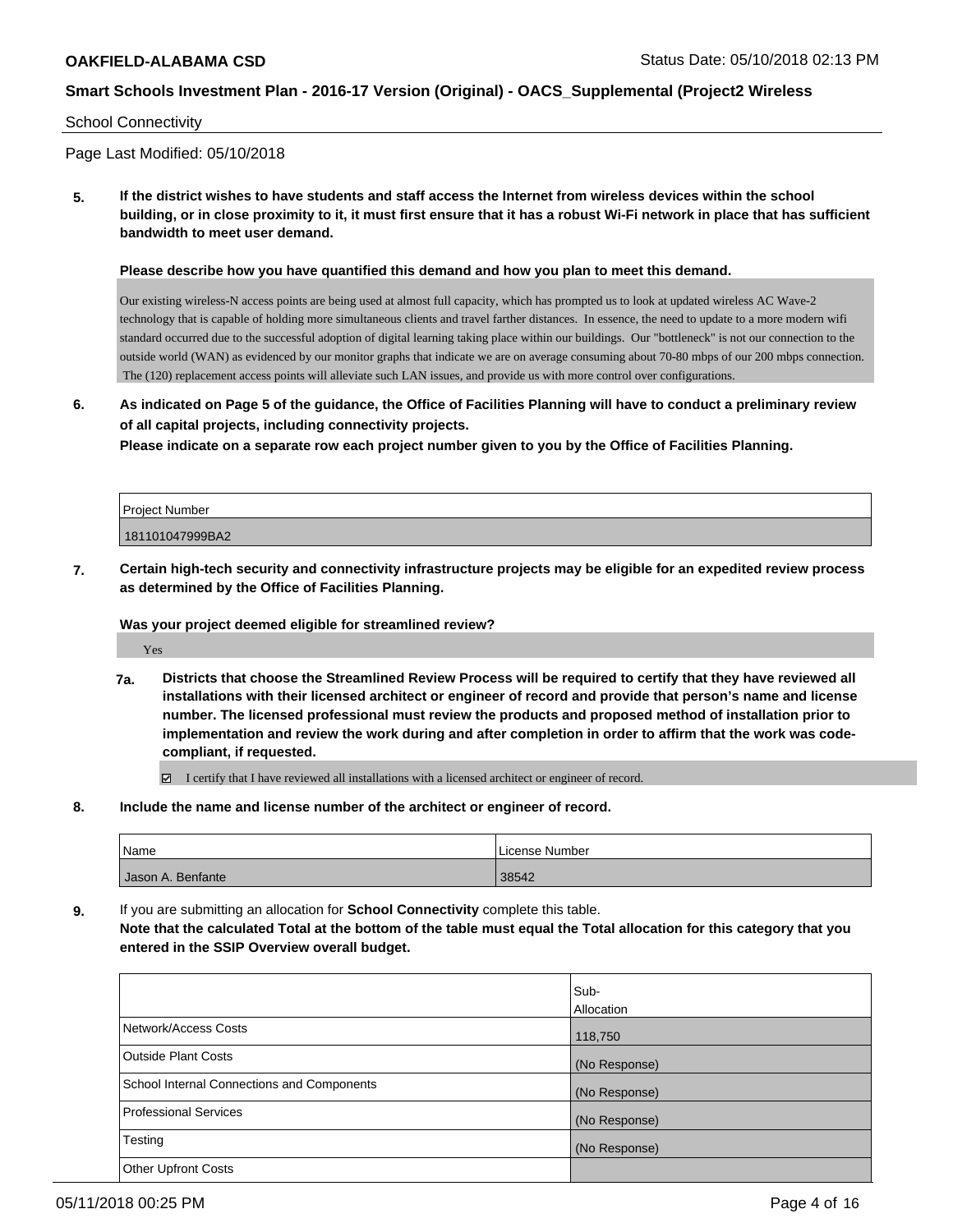### School Connectivity

Page Last Modified: 05/10/2018

|                    | Sub-<br>Allocation |
|--------------------|--------------------|
|                    | (No Response)      |
| <b>Other Costs</b> | (No Response)      |
| Totals:            | 118,750            |

**10. Please detail the type, quantity, per unit cost and total cost of the eligible items under each sub-category. This is especially important for any expenditures listed under the "Other" category. All expenditures must be eligible for tax-exempt financing to be reimbursed through the SSBA. Sufficient detail must be provided so that we can verify this is the case. If you have any questions, please contact us directly through smartschools@nysed.gov. NOTE: Wireless Access Points should be included in this category, not under Classroom Educational Technology, except those that will be loaned/purchased for nonpublic schools.**

| Select the allowable expenditure | Item to be purchased                                          | Quantity | Cost per Item | <b>Total Cost</b> |
|----------------------------------|---------------------------------------------------------------|----------|---------------|-------------------|
| ∣type.                           |                                                               |          |               |                   |
| Repeat to add another item under |                                                               |          |               |                   |
| each type.                       |                                                               |          |               |                   |
| Network/Access Costs             | Meraki MR52 Cloud Managed Access<br><b>Points</b>             | 125      | 770           | 96,250            |
| Network/Access Costs             | <b>Enterprise Licenses for Meraki Access</b><br><b>Points</b> | 125      | 180           | 22,500            |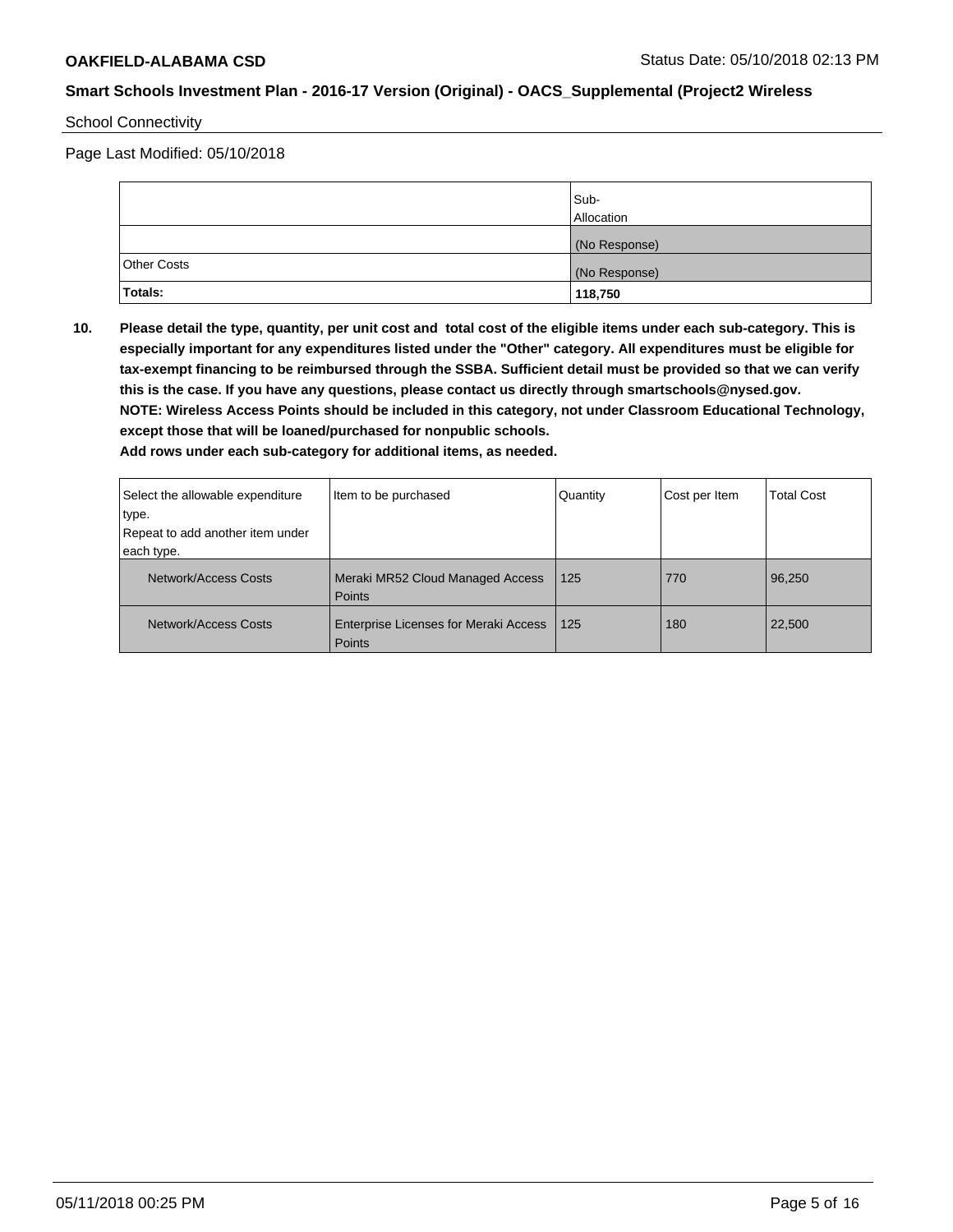Community Connectivity (Broadband and Wireless)

Page Last Modified: 05/10/2018

**1. Describe how you intend to use Smart Schools Bond Act funds for high-speed broadband and/or wireless connectivity projects in the community.**

(No Response)

**2. Please describe how the proposed project(s) will promote student achievement and increase student and/or staff access to the Internet in a manner that enhances student learning and/or instruction outside of the school day and/or school building.**

(No Response)

**3. Community connectivity projects must comply with all the necessary local building codes and regulations (building and related permits are not required prior to plan submission).**

 $\Box$  I certify that we will comply with all the necessary local building codes and regulations.

**4. Please describe the physical location of the proposed investment.**

(No Response)

**5. Please provide the initial list of partners participating in the Community Connectivity Broadband Project, along with their Federal Tax Identification (Employer Identification) number.**

| <b>Project Partners</b> | l Federal ID # |
|-------------------------|----------------|
| (No Response)           | (No Response)  |

**6.** If you are submitting an allocation for **Community Connectivity**, complete this table. **Note that the calculated Total at the bottom of the table must equal the Total allocation for this category that you entered in the SSIP Overview overall budget.**

|                                    | Sub-Allocation |
|------------------------------------|----------------|
| Network/Access Costs               | (No Response)  |
| Outside Plant Costs                | (No Response)  |
| <b>Tower Costs</b>                 | (No Response)  |
| <b>Customer Premises Equipment</b> | (No Response)  |
| Professional Services              | (No Response)  |
| Testing                            | (No Response)  |
| <b>Other Upfront Costs</b>         | (No Response)  |
| <b>Other Costs</b>                 | (No Response)  |
| Totals:                            | 0              |

**7. Please detail the type, quantity, per unit cost and total cost of the eligible items under each sub-category. This is especially important for any expenditures listed under the "Other" category. All expenditures must be capital-bond eligible to be reimbursed through the SSBA. If you have any questions, please contact us directly through smartschools@nysed.gov.**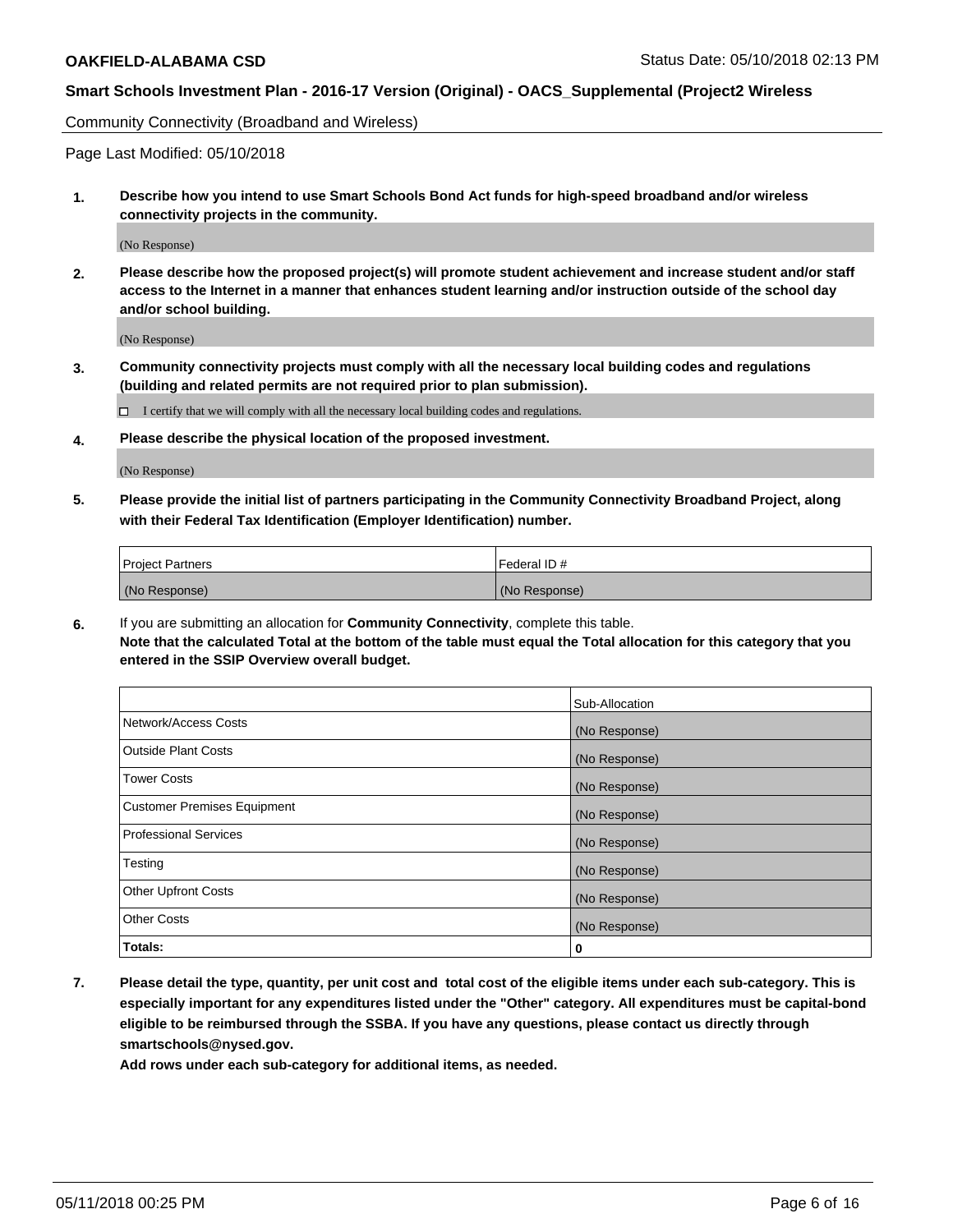Community Connectivity (Broadband and Wireless)

Page Last Modified: 05/10/2018

| Select the allowable expenditure<br>type.<br>Repeat to add another item under | Item to be purchased | Quantity      | Cost per Item | <b>Total Cost</b> |
|-------------------------------------------------------------------------------|----------------------|---------------|---------------|-------------------|
| each type.                                                                    |                      |               |               |                   |
| (No Response)                                                                 | (No Response)        | (No Response) | (No Response) | (No Response)     |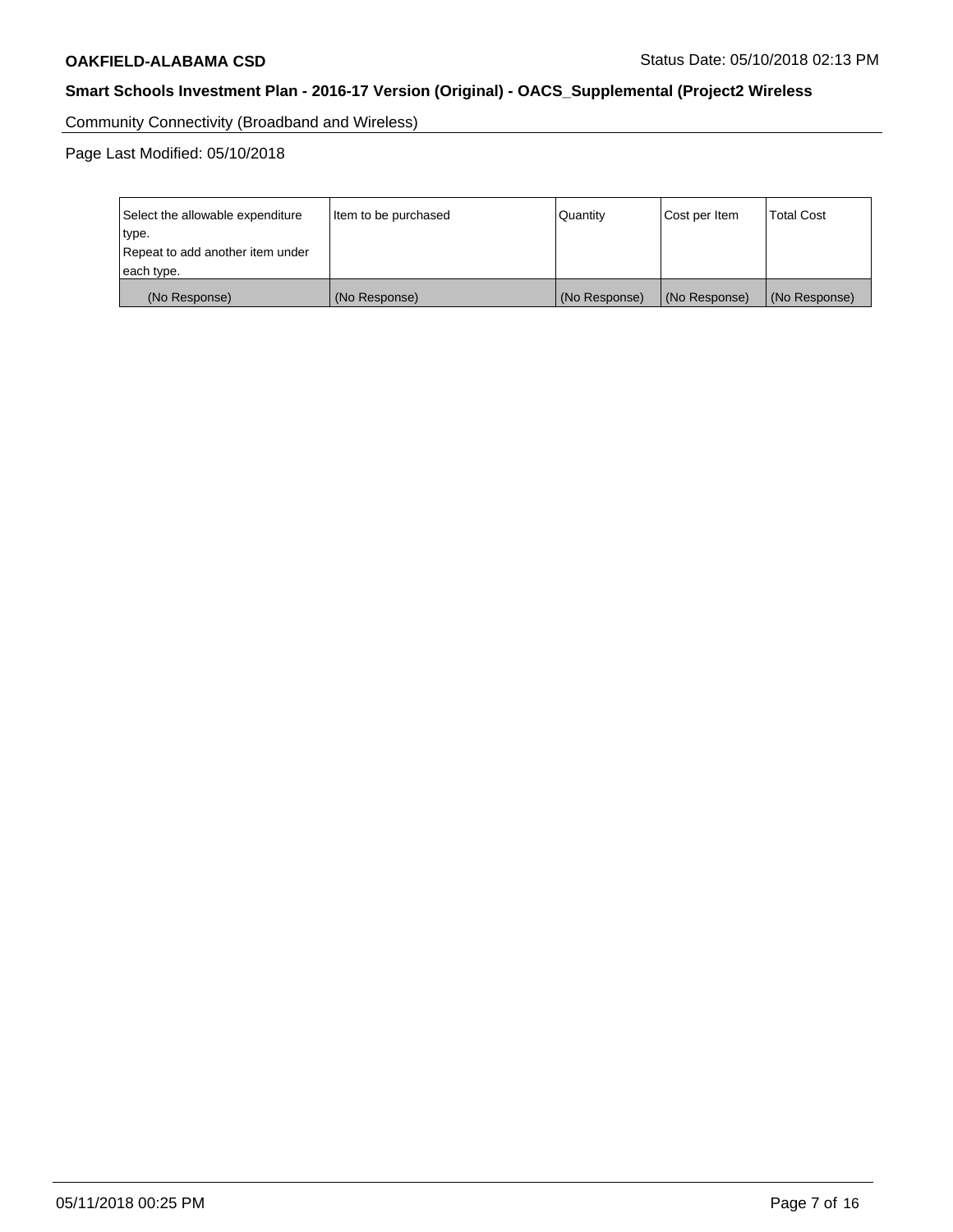### Classroom Learning Technology

Page Last Modified: 05/10/2018

**1. In order for students and faculty to receive the maximum benefit from the technology made available under the Smart Schools Bond Act, their school buildings must possess sufficient connectivity infrastructure to ensure that devices can be used during the school day. Smart Schools Investment Plans must demonstrate that sufficient infrastructure that meets the Federal Communications Commission's 100 Mbps per 1,000 students standard currently exists in the buildings where new devices will be deployed, or is a planned use of a portion of Smart Schools Bond Act funds, or is under development through another funding source.**

**Smart Schools Bond Act funds used for technology infrastructure or classroom technology investments must increase the number of school buildings that meet or exceed the minimum speed standard of 100 Mbps per 1,000 students and staff within 12 months. This standard may be met on either a contracted 24/7 firm service or a "burstable" capability. If the standard is met under the burstable criteria, it must be:**

**1. Specifically codified in a service contract with a provider, and**

**2. Guaranteed to be available to all students and devices as needed, particularly during periods of high demand, such as computer-based testing (CBT) periods.**

**Please describe how your district already meets or is planning to meet this standard within 12 months of plan submission.**

(No Response)

- **1a. If a district believes that it will be impossible to meet this standard within 12 months, it may apply for a waiver of this requirement, as described on the Smart Schools website. The waiver must be filed and approved by SED prior to submitting this survey.**
	- By checking this box, you are certifying that the school district has an approved waiver of this requirement on file with the New York State Education Department.
- **2.** Connectivity Speed Calculator **(Required)**

|                         | l Number of<br><b>Students</b> | Multiply by<br>100 Kbps | Divide by 1000 Current Speed<br>to Convert to<br>Required<br>l Speed in Mb | lin Mb           | Expected<br>Speed to be<br>Attained Within Required<br>12 Months | Expected Date<br>When<br>Speed Will be<br><b>Met</b> |
|-------------------------|--------------------------------|-------------------------|----------------------------------------------------------------------------|------------------|------------------------------------------------------------------|------------------------------------------------------|
| <b>Calculated Speed</b> | (No<br>Response)               | (No Response)           | (No<br>Response)                                                           | (No<br>Response) | (No<br>Response)                                                 | l (No<br>Response)                                   |

**3. If the district wishes to have students and staff access the Internet from wireless devices within the school building, or in close proximity to it, it must first ensure that it has a robust Wi-Fi network in place that has sufficient bandwidth to meet user demand.**

**Please describe how you have quantified this demand and how you plan to meet this demand.**

(No Response)

**4. All New York State public school districts are required to complete and submit an Instructional Technology Plan survey to the New York State Education Department in compliance with Section 753 of the Education Law and per Part 100.12 of the Commissioner's Regulations.**

**Districts that include educational technology purchases as part of their Smart Schools Investment Plan must have a submitted and approved Instructional Technology Plan survey on file with the New York State Education Department.**

- By checking this box, you are certifying that the school district has an approved Instructional Technology Plan survey on file with the New York State Education Department.
- **5. Describe the devices you intend to purchase and their compatibility with existing or planned platforms or systems. Specifically address the adequacy of each facility's electrical, HVAC and other infrastructure necessary to install and support the operation of the planned technology.**

(No Response)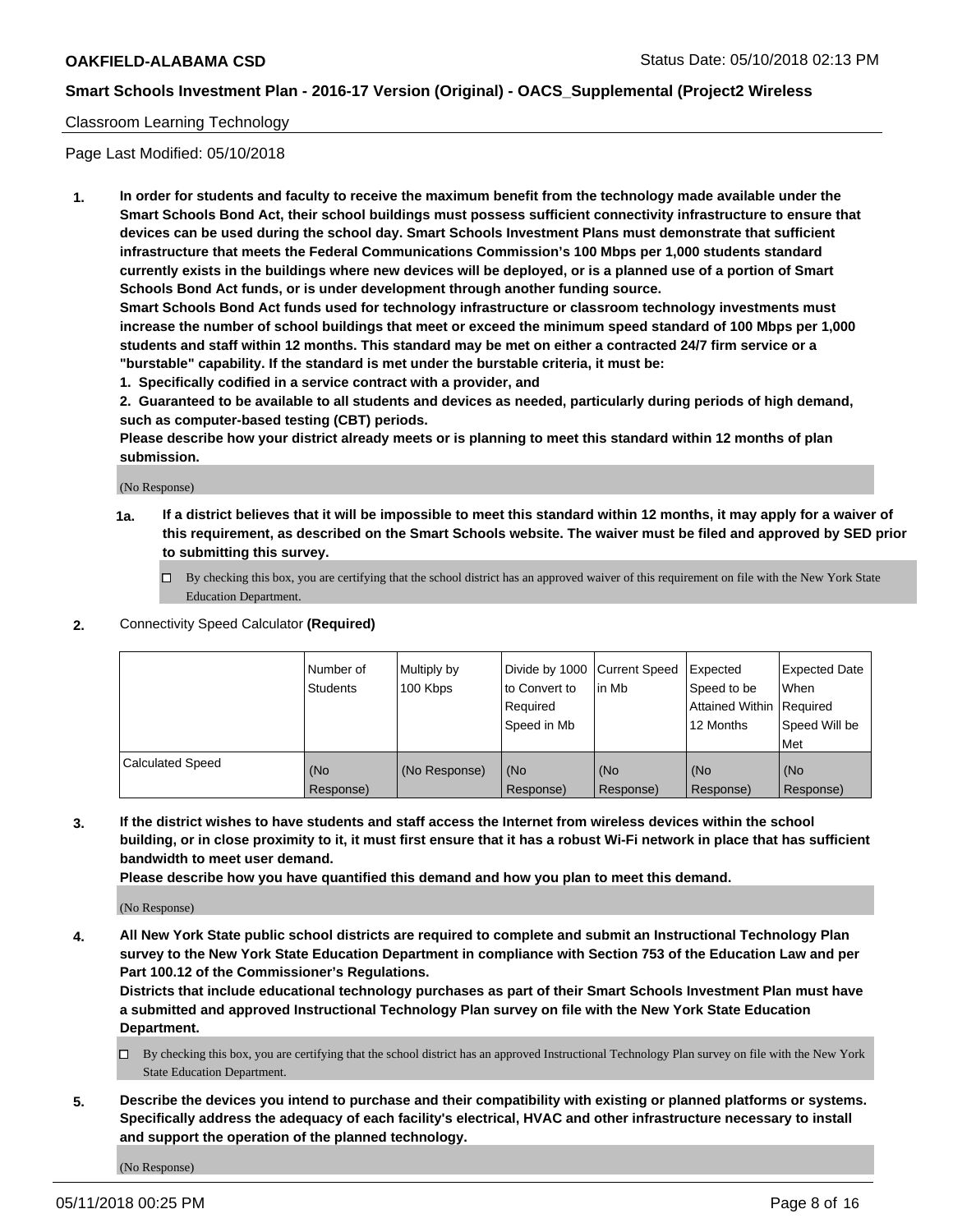#### Classroom Learning Technology

Page Last Modified: 05/10/2018

- **6. Describe how the proposed technology purchases will:**
	- **> enhance differentiated instruction;**
	- **> expand student learning inside and outside the classroom;**
	- **> benefit students with disabilities and English language learners; and**
	- **> contribute to the reduction of other learning gaps that have been identified within the district.**

**The expectation is that districts will place a priority on addressing the needs of students who struggle to succeed in a rigorous curriculum. Responses in this section should specifically address this concern and align with the district's Instructional Technology Plan (in particular Question 2 of E. Curriculum and Instruction: "Does the district's instructional technology plan address the needs of students with disabilities to ensure equitable access to instruction, materials and assessments?" and Question 3 of the same section: "Does the district's instructional technology plan address the provision of assistive technology specifically for students with disabilities to ensure access to and participation in the general curriculum?"**

(No Response)

**7. Where appropriate, describe how the proposed technology purchases will enhance ongoing communication with parents and other stakeholders and help the district facilitate technology-based regional partnerships, including distance learning and other efforts.**

(No Response)

**8. Describe the district's plan to provide professional development to ensure that administrators, teachers and staff can employ the technology purchased to enhance instruction successfully.**

**Note: This response should be aligned and expanded upon in accordance with your district's response to Question 1 of F. Professional Development of your Instructional Technology Plan: "Please provide a summary of professional development offered to teachers and staff, for the time period covered by this plan, to support technology to enhance teaching and learning. Please include topics, audience and method of delivery within your summary."**

(No Response)

- **9. Districts must contact the SUNY/CUNY teacher preparation program that supplies the largest number of the district's new teachers to request advice on innovative uses and best practices at the intersection of pedagogy and educational technology.**
	- $\Box$  By checking this box, you certify that you have contacted the SUNY/CUNY teacher preparation program that supplies the largest number of your new teachers to request advice on these issues.
	- **9a. Please enter the name of the SUNY or CUNY Institution that you contacted.**

(No Response)

**9b. Enter the primary Institution phone number.**

(No Response)

**9c. Enter the name of the contact person with whom you consulted and/or will be collaborating with on innovative uses of technology and best practices.**

(No Response)

**10. A district whose Smart Schools Investment Plan proposes the purchase of technology devices and other hardware must account for nonpublic schools in the district.**

**Are there nonpublic schools within your school district?**

Yes

 $\hfill \square$  No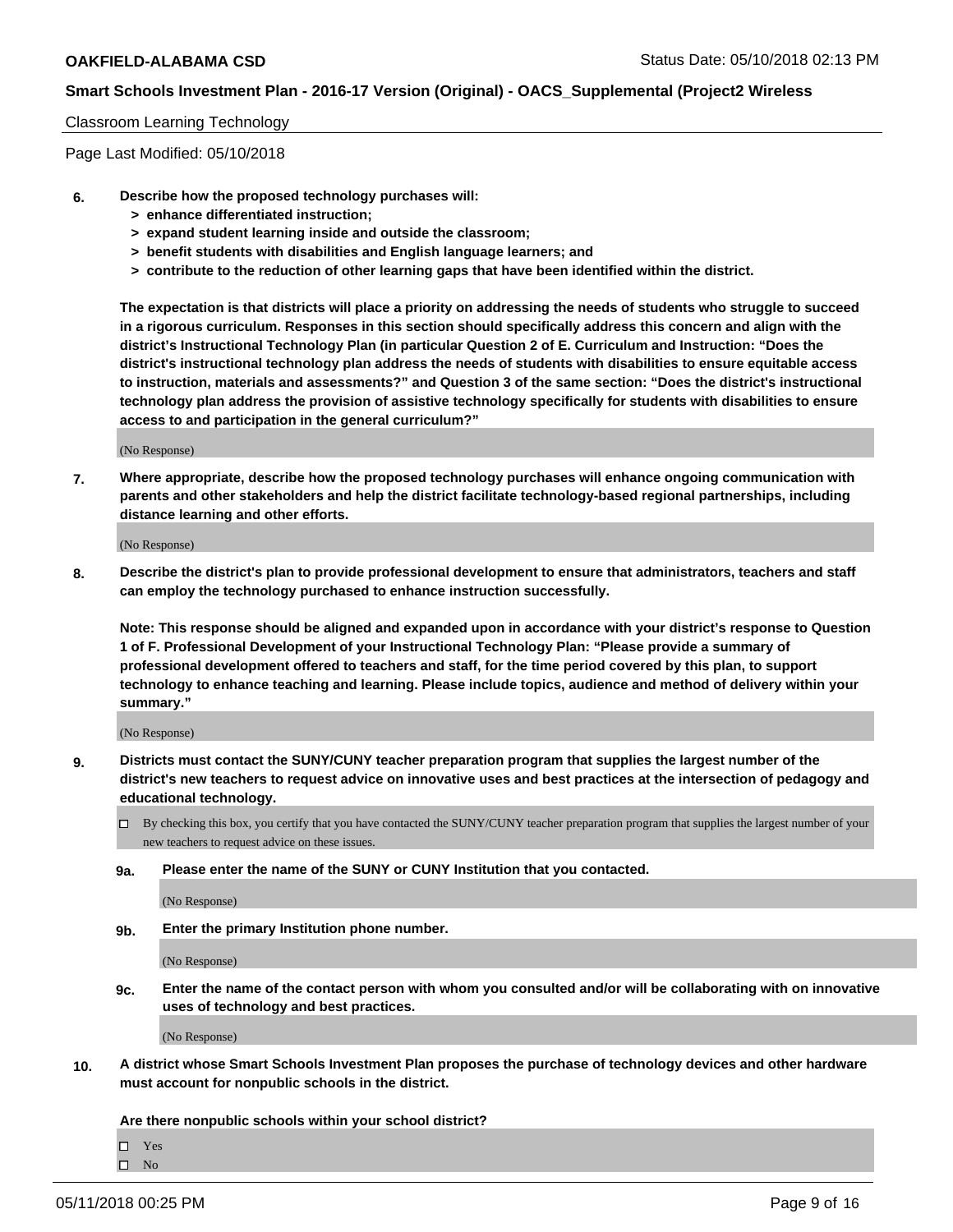### Classroom Learning Technology

Page Last Modified: 05/10/2018

#### **11.** Nonpublic Classroom Technology Loan Calculator

The Smart Schools Bond Act provides that any Classroom Learning Technology purchases made using Smart Schools funds shall be lent, upon request, to nonpublic schools in the district. However, no school district shall be required to loan technology in amounts greater than the total obtained and spent on technology pursuant to the Smart Schools Bond Act and the value of such loan may not exceed the total of \$250 multiplied by the nonpublic school enrollment in the base year at the time of enactment.

See: http://www.p12.nysed.gov/mgtserv/smart\_schools/docs/Smart\_Schools\_Bond\_Act\_Guidance\_04.27.15\_Final.pdf.

|                                       | 1. Classroom<br>Technology<br>Sub-allocation | l 2. Public<br>Enrollment<br>$(2014 - 15)$ | l 3. Nonpublic<br>Enrollment<br>(2014-15) | 4. Sum of<br>Public and<br>l Nonpublic<br>Enrollment | l 5. Total Per<br>Pupil Sub-<br>lallocation                                                   | l 6. Total<br>Nonpublic Loan<br>Amount |
|---------------------------------------|----------------------------------------------|--------------------------------------------|-------------------------------------------|------------------------------------------------------|-----------------------------------------------------------------------------------------------|----------------------------------------|
| Calculated Nonpublic Loan<br>l Amount |                                              |                                            |                                           |                                                      | (No Response)   (No Response)   (No Response)   (No Response)   (No Response)   (No Response) |                                        |

**12. To ensure the sustainability of technology purchases made with Smart Schools funds, districts must demonstrate a long-term plan to maintain and replace technology purchases supported by Smart Schools Bond Act funds. This sustainability plan shall demonstrate a district's capacity to support recurring costs of use that are ineligible for Smart Schools Bond Act funding such as device maintenance, technical support, Internet and wireless fees, maintenance of hotspots, staff professional development, building maintenance and the replacement of incidental items. Further, such a sustainability plan shall include a long-term plan for the replacement of purchased devices and equipment at the end of their useful life with other funding sources.**

 $\square$  By checking this box, you certify that the district has a sustainability plan as described above.

**13. Districts must ensure that devices purchased with Smart Schools Bond funds will be distributed, prepared for use, maintained and supported appropriately. Districts must maintain detailed device inventories in accordance with generally accepted accounting principles.**

By checking this box, you certify that the district has a distribution and inventory management plan and system in place.

**14.** If you are submitting an allocation for **Classroom Learning Technology** complete this table.

**Note that the calculated Total at the bottom of the table must equal the Total allocation for this category that you entered in the SSIP Overview overall budget.**

|                          | Sub-Allocation |
|--------------------------|----------------|
| Interactive Whiteboards  | (No Response)  |
| <b>Computer Servers</b>  | (No Response)  |
| <b>Desktop Computers</b> | (No Response)  |
| <b>Laptop Computers</b>  | (No Response)  |
| <b>Tablet Computers</b>  | (No Response)  |
| <b>Other Costs</b>       | (No Response)  |
| Totals:                  | 0              |

**15. Please detail the type, quantity, per unit cost and total cost of the eligible items under each sub-category. This is especially important for any expenditures listed under the "Other" category. All expenditures must be capital-bond eligible to be reimbursed through the SSBA. If you have any questions, please contact us directly through smartschools@nysed.gov.**

**Please specify in the "Item to be Purchased" field which specific expenditures and items are planned to meet the district's nonpublic loan requirement, if applicable.**

**NOTE: Wireless Access Points that will be loaned/purchased for nonpublic schools should ONLY be included in this category, not under School Connectivity, where public school districts would list them.**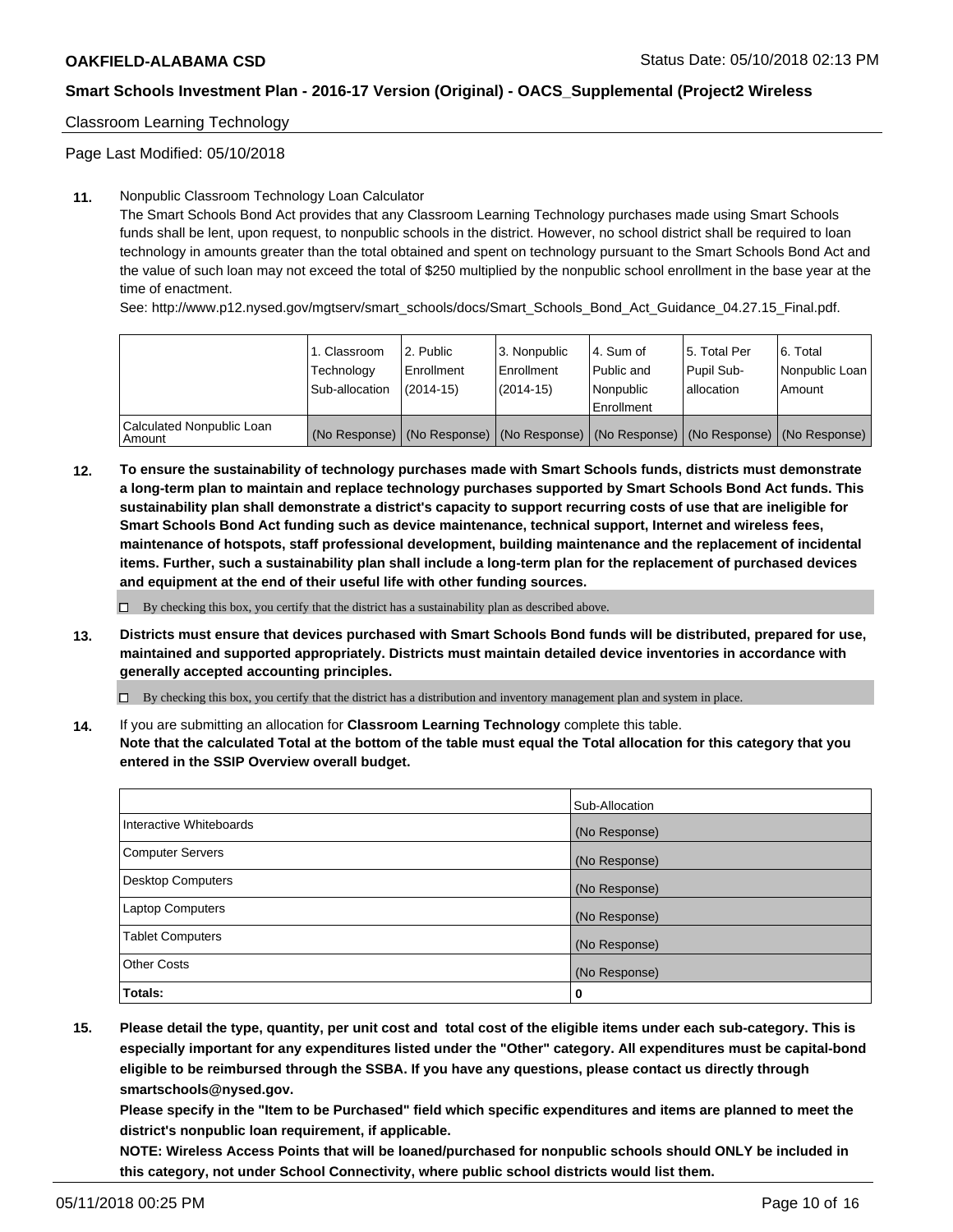Classroom Learning Technology

Page Last Modified: 05/10/2018

| each type.<br>(No Response)               | (No Response)          | (No Response) | (No Response) | (No Response)     |
|-------------------------------------------|------------------------|---------------|---------------|-------------------|
| type.<br>Repeat to add another item under |                        |               |               |                   |
| Select the allowable expenditure          | I Item to be Purchased | l Quantitv    | Cost per Item | <b>Total Cost</b> |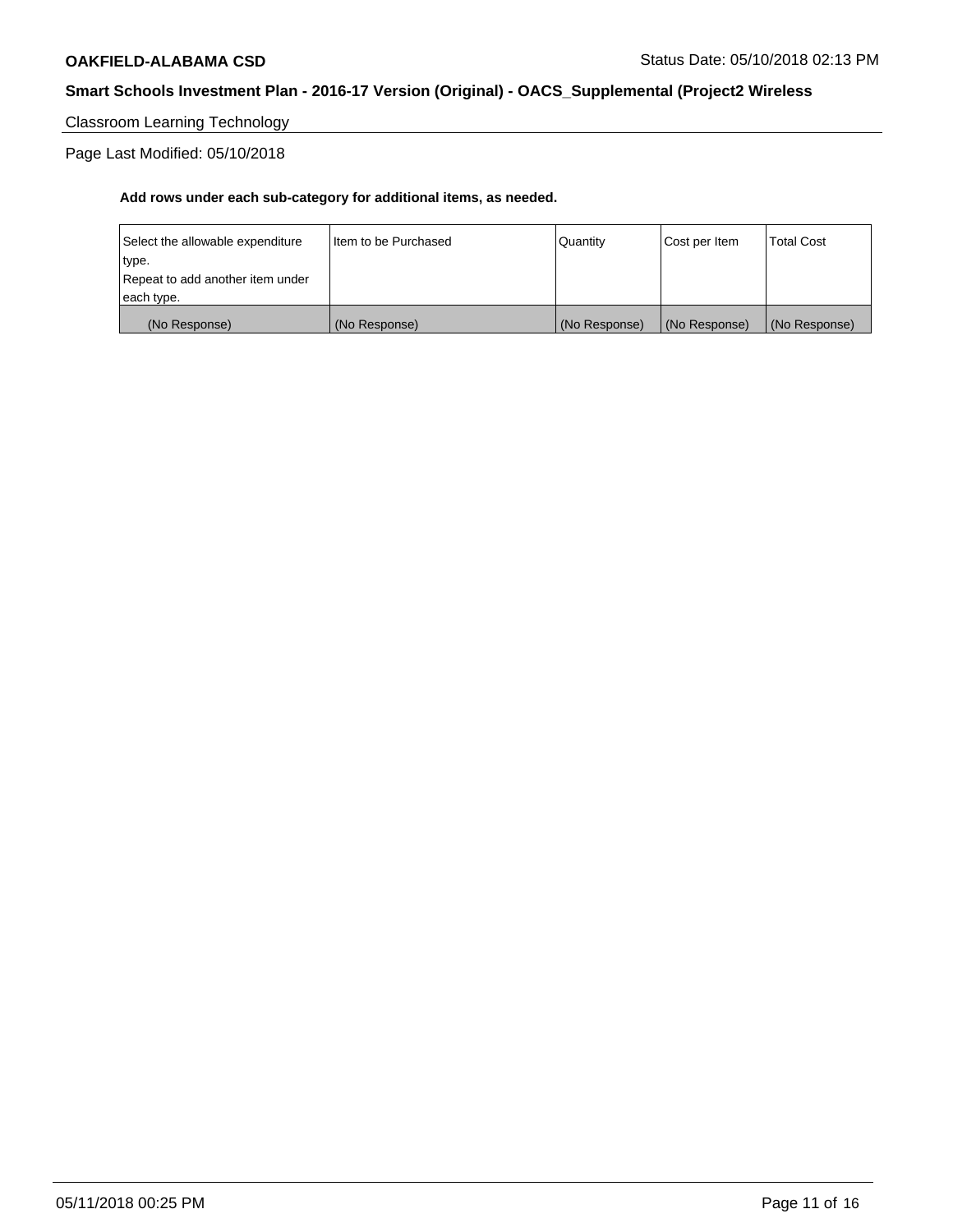#### Pre-Kindergarten Classrooms

Page Last Modified: 05/10/2018

**1. Provide information regarding how and where the district is currently serving pre-kindergarten students and justify the need for additional space with enrollment projections over 3 years.**

(No Response)

- **2. Describe the district's plan to construct, enhance or modernize education facilities to accommodate prekindergarten programs. Such plans must include:**
	- **Specific descriptions of what the district intends to do to each space;**
	- **An affirmation that pre-kindergarten classrooms will contain a minimum of 900 square feet per classroom;**
	- **The number of classrooms involved;**
	- **The approximate construction costs per classroom; and**
	- **Confirmation that the space is district-owned or has a long-term lease that exceeds the probable useful life of the improvements.**

(No Response)

**3. Smart Schools Bond Act funds may only be used for capital construction costs. Describe the type and amount of additional funds that will be required to support ineligible ongoing costs (e.g. instruction, supplies) associated with any additional pre-kindergarten classrooms that the district plans to add.**

(No Response)

**4. All plans and specifications for the erection, repair, enlargement or remodeling of school buildings in any public school district in the State must be reviewed and approved by the Commissioner. Districts that plan capital projects using their Smart Schools Bond Act funds will undergo a Preliminary Review Process by the Office of Facilities Planning.**

**Please indicate on a separate row each project number given to you by the Office of Facilities Planning.**

| <b>Project Number</b> |  |
|-----------------------|--|
| (No Response)         |  |

**5.** If you have made an allocation for **Pre-Kindergarten Classrooms,** complete this table.

**Note that the calculated Total at the bottom of the table must equal the Total allocation for this category that you entered in the SSIP Overview overall budget.**

|                                          | Sub-Allocation |
|------------------------------------------|----------------|
| Construct Pre-K Classrooms               | (No Response)  |
| Enhance/Modernize Educational Facilities | (No Response)  |
| Other Costs                              | (No Response)  |
| Totals:                                  | 0              |

**6. Please detail the type, quantity, per unit cost and total cost of the eligible items under each sub-category. This is especially important for any expenditures listed under the "Other" category. All expenditures must be capital-bond eligible to be reimbursed through the SSBA. If you have any questions, please contact us directly through smartschools@nysed.gov.**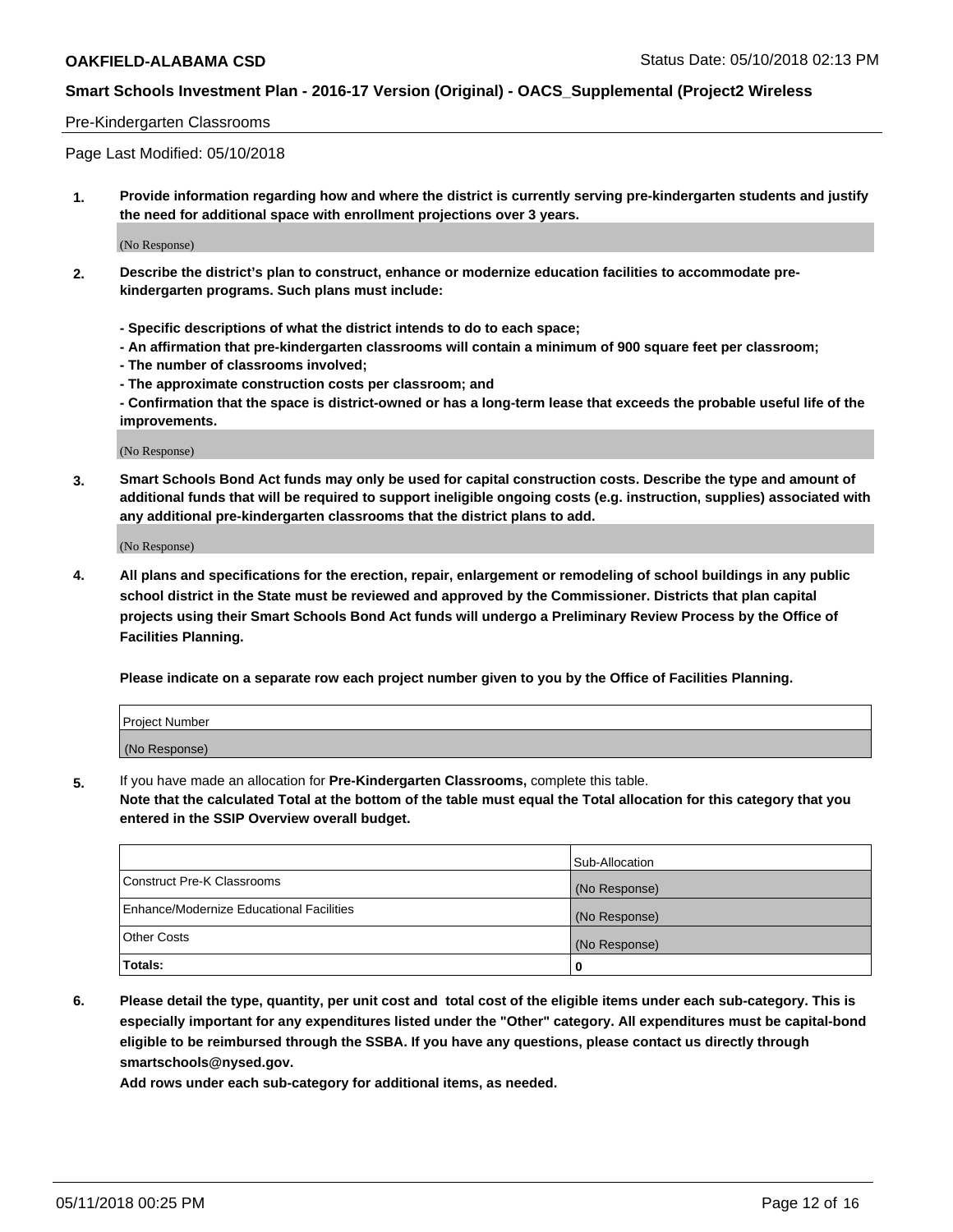# Pre-Kindergarten Classrooms

Page Last Modified: 05/10/2018

| Select the allowable expenditure | Item to be purchased | Quantity      | Cost per Item | <b>Total Cost</b> |
|----------------------------------|----------------------|---------------|---------------|-------------------|
| type.                            |                      |               |               |                   |
| Repeat to add another item under |                      |               |               |                   |
| each type.                       |                      |               |               |                   |
| (No Response)                    | (No Response)        | (No Response) | (No Response) | (No Response)     |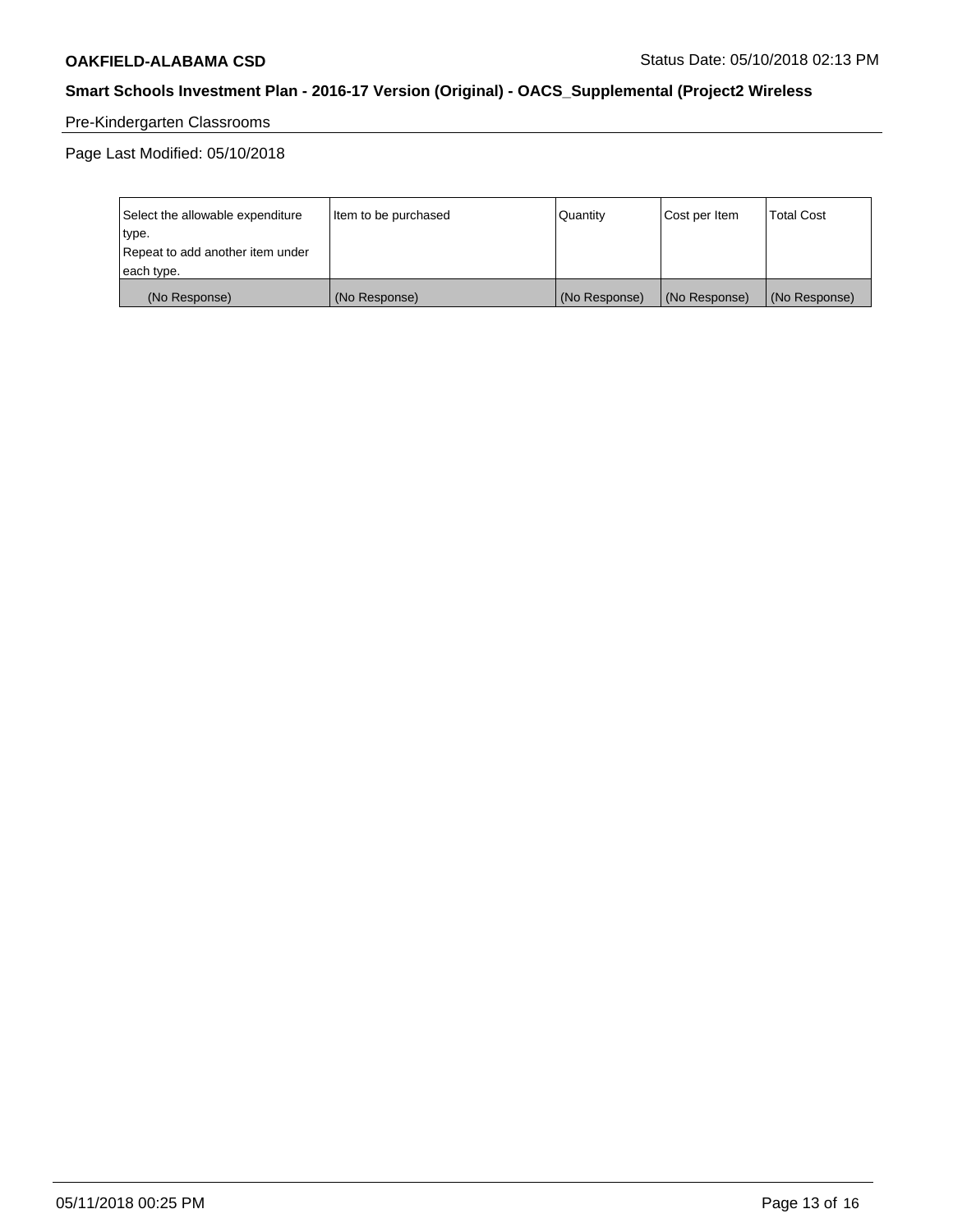#### Replace Transportable Classrooms

Page Last Modified: 05/10/2018

**1. Describe the district's plan to construct, enhance or modernize education facilities to provide high-quality instructional space by replacing transportable classrooms.**

(No Response)

**2. All plans and specifications for the erection, repair, enlargement or remodeling of school buildings in any public school district in the State must be reviewed and approved by the Commissioner. Districts that plan capital projects using their Smart Schools Bond Act funds will undergo a Preliminary Review Process by the Office of Facilities Planning.**

**Please indicate on a separate row each project number given to you by the Office of Facilities Planning.**

| <b>Project Number</b> |  |
|-----------------------|--|
| (No Response)         |  |
|                       |  |

**3. For large projects that seek to blend Smart Schools Bond Act dollars with other funds, please note that Smart Schools Bond Act funds can be allocated on a pro rata basis depending on the number of new classrooms built that directly replace transportable classroom units.**

**If a district seeks to blend Smart Schools Bond Act dollars with other funds describe below what other funds are being used and what portion of the money will be Smart Schools Bond Act funds.**

(No Response)

**4.** If you have made an allocation for **Replace Transportable Classrooms**, complete this table. **Note that the calculated Total at the bottom of the table must equal the Total allocation for this category that you entered in the SSIP Overview overall budget.**

|                                                | Sub-Allocation |
|------------------------------------------------|----------------|
| Construct New Instructional Space              | (No Response)  |
| Enhance/Modernize Existing Instructional Space | (No Response)  |
| Other Costs                                    | (No Response)  |
| Totals:                                        | 0              |

**5. Please detail the type, quantity, per unit cost and total cost of the eligible items under each sub-category. This is especially important for any expenditures listed under the "Other" category. All expenditures must be capital-bond eligible to be reimbursed through the SSBA. If you have any questions, please contact us directly through smartschools@nysed.gov.**

| Select the allowable expenditure | Item to be purchased | Quantity      | Cost per Item | <b>Total Cost</b> |
|----------------------------------|----------------------|---------------|---------------|-------------------|
| type.                            |                      |               |               |                   |
| Repeat to add another item under |                      |               |               |                   |
| each type.                       |                      |               |               |                   |
| (No Response)                    | (No Response)        | (No Response) | (No Response) | (No Response)     |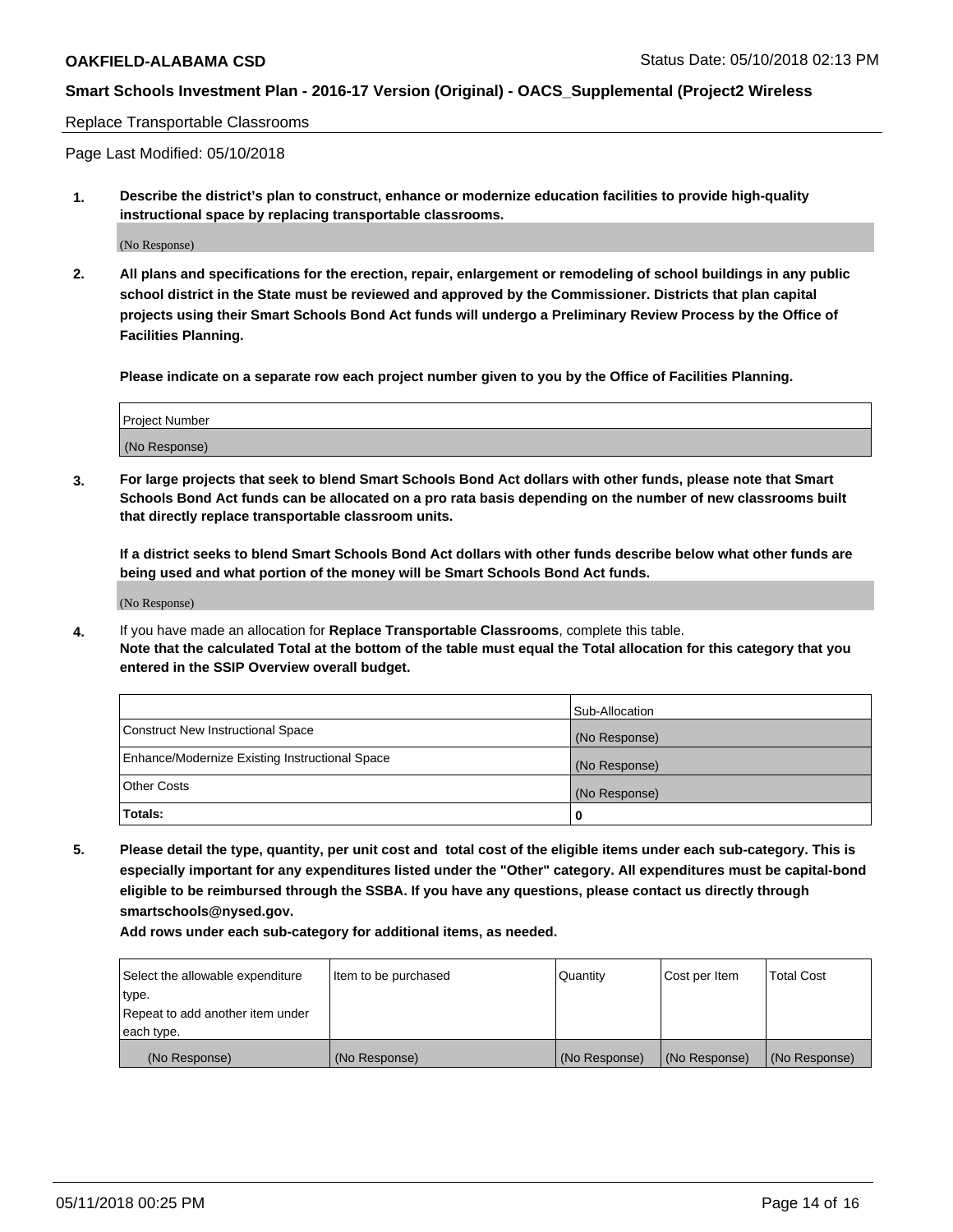#### High-Tech Security Features

Page Last Modified: 05/10/2018

**1. Describe how you intend to use Smart Schools Bond Act funds to install high-tech security features in school buildings and on school campuses.**

(No Response)

**2. All plans and specifications for the erection, repair, enlargement or remodeling of school buildings in any public school district in the State must be reviewed and approved by the Commissioner. Districts that plan capital projects using their Smart Schools Bond Act funds will undergo a Preliminary Review Process by the Office of Facilities Planning.** 

**Please indicate on a separate row each project number given to you by the Office of Facilities Planning.**

| <b>Project Number</b> |  |  |
|-----------------------|--|--|
|                       |  |  |
| (No Response)         |  |  |

- **3. Was your project deemed eligible for streamlined Review?**
	- Yes  $\square$  No
- **4. Include the name and license number of the architect or engineer of record.**

| <i>Name</i>   | License Number |
|---------------|----------------|
| (No Response) | (No Response)  |

**5.** If you have made an allocation for **High-Tech Security Features**, complete this table. **Note that the calculated Total at the bottom of the table must equal the Total allocation for this category that you entered in the SSIP Overview overall budget.**

|                                                      | Sub-Allocation |
|------------------------------------------------------|----------------|
| Capital-Intensive Security Project (Standard Review) | (No Response)  |
| <b>Electronic Security System</b>                    | (No Response)  |
| <b>Entry Control System</b>                          | (No Response)  |
| Approved Door Hardening Project                      | (No Response)  |
| <b>Other Costs</b>                                   | (No Response)  |
| Totals:                                              | 0              |

**6. Please detail the type, quantity, per unit cost and total cost of the eligible items under each sub-category. This is especially important for any expenditures listed under the "Other" category. All expenditures must be capital-bond eligible to be reimbursed through the SSBA. If you have any questions, please contact us directly through smartschools@nysed.gov.**

| Select the allowable expenditure | Item to be purchased | Quantity      | Cost per Item | <b>Total Cost</b> |
|----------------------------------|----------------------|---------------|---------------|-------------------|
| type.                            |                      |               |               |                   |
| Repeat to add another item under |                      |               |               |                   |
| each type.                       |                      |               |               |                   |
| (No Response)                    | (No Response)        | (No Response) | (No Response) | (No Response)     |